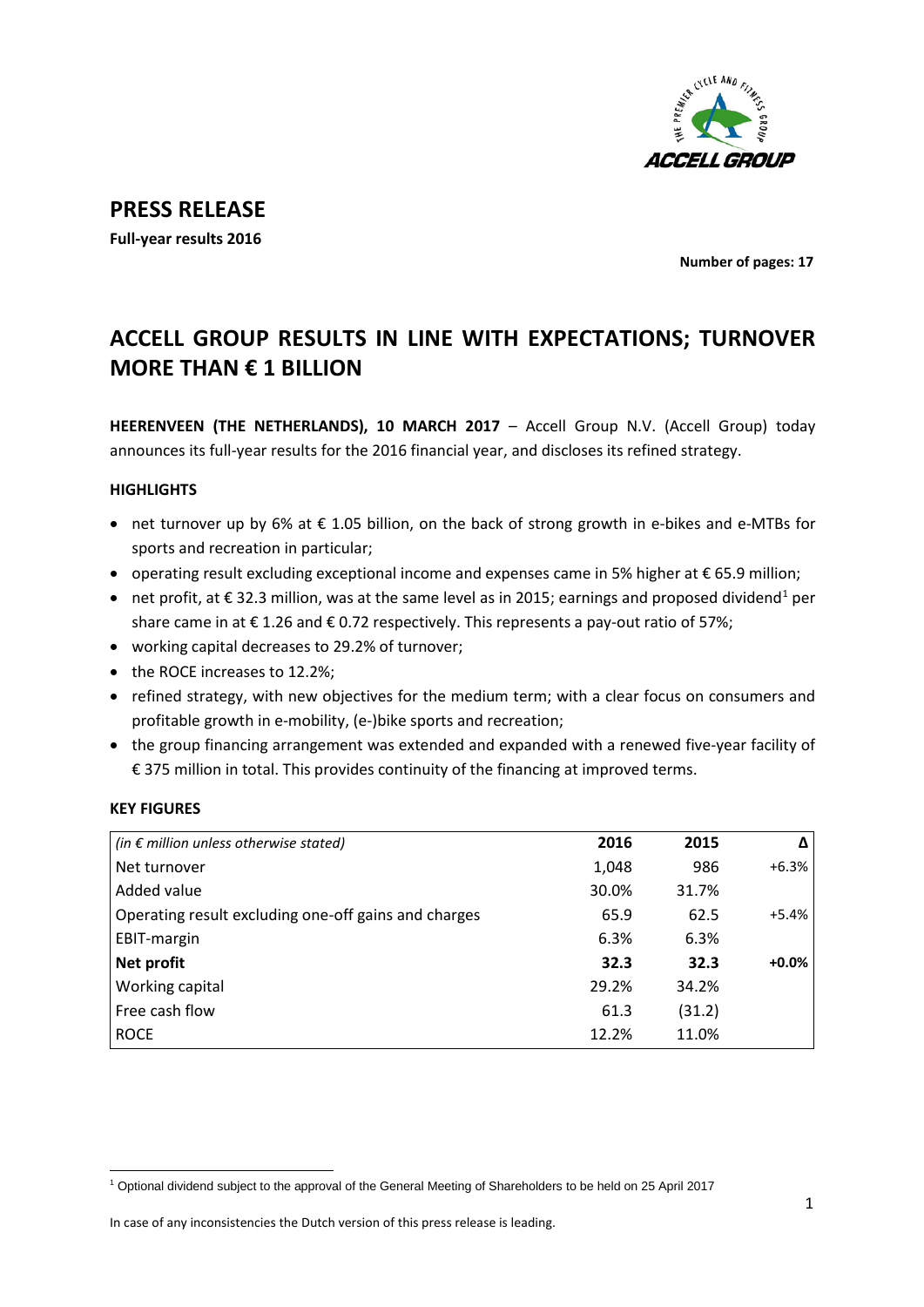

**René Takens, CEO Accell Group**: "We reached a milestone in *2016. For the first time in its history, Accell Group realised turnover in excess of* € *1 billion. One of the main drivers of this turnover record was the constantly growing contribution from e-bikes and bikes in the higher segment of the market in particular. We are clearly benefitting from our leading position in the field of e-bikes, which recorded turnover growth of 33% and now represents 41% of our total turnover. Turnover in e-performance bikes increased by 70% in the year under review. Germany is the biggest driver behind the turnover growth. We are also seeing an increase in turnover from e-bikes in North America. There too we are market leader with our brands, including Haibike, in what is still a limited market with a large number of suppliers. The position of the Raleigh brand among specialist retailers in North America continued to decline in 2016, and we have therefore decided to distribute the brand via multiple channels. Consumers can now buy our products both via specialist retailers and online. Turnover in bicycle parts and accessories in Europe remains stable, and our own XLC brand is constantly gaining ground.* 

*Our profit was impacted by lower margins on the sales of older bicycle collections, the fact that we did not charge on higher currency exchange rates and two major bankruptcies of multi-sports chains in North America. We see these bankruptcies as confirmation of changes in how consumers are choosing to shop. This change in behaviour played a key role in our decision to refine our strategy, in which we are focussing firmly on consumers. We will use an omni-channel approach to market our products and services in a way that forms the best possible fit with the purchasing preferences of individual consumers.* 

*Working capital decreased significantly and we are seeing the benefits of a more centrally-managed supply chain on this front. We expect to be able to further reduce our working capital in the coming years.*

*Cycling will continue to be popular for mobility purposes, recreational and sports use in the years ahead. We expect to be able to maintain our lead thanks to our high-quality products, plus we expect to be able to add innovations to make cycling for various purposes even more attractive. Based on these trends, we expect to see a continued increase in turnover and operational results in 2017, barring unforeseen circumstances."* 

## **GROUP PERFORMANCE**

| (in € million unless otherwise stated) | 2016  | 2015  |         |
|----------------------------------------|-------|-------|---------|
| Net turnover                           | 1.048 | 986   | $+6.3%$ |
| Added value                            | 314.8 | 313.0 | $+0.6%$ |
| As a % of turnover                     | 30.0% | 31.7% |         |

**Net turnover** increased with 6.3%. This turnover growth was largely due to higher sales of (sports) e-bikes and advanced sports bicycles, while demand for regular (non-e) bikes and simple sports bikes declined. Corrected for the sale of the parts & accessories activities in North America in the first half of the year, growth came in at 7.4% in 2016.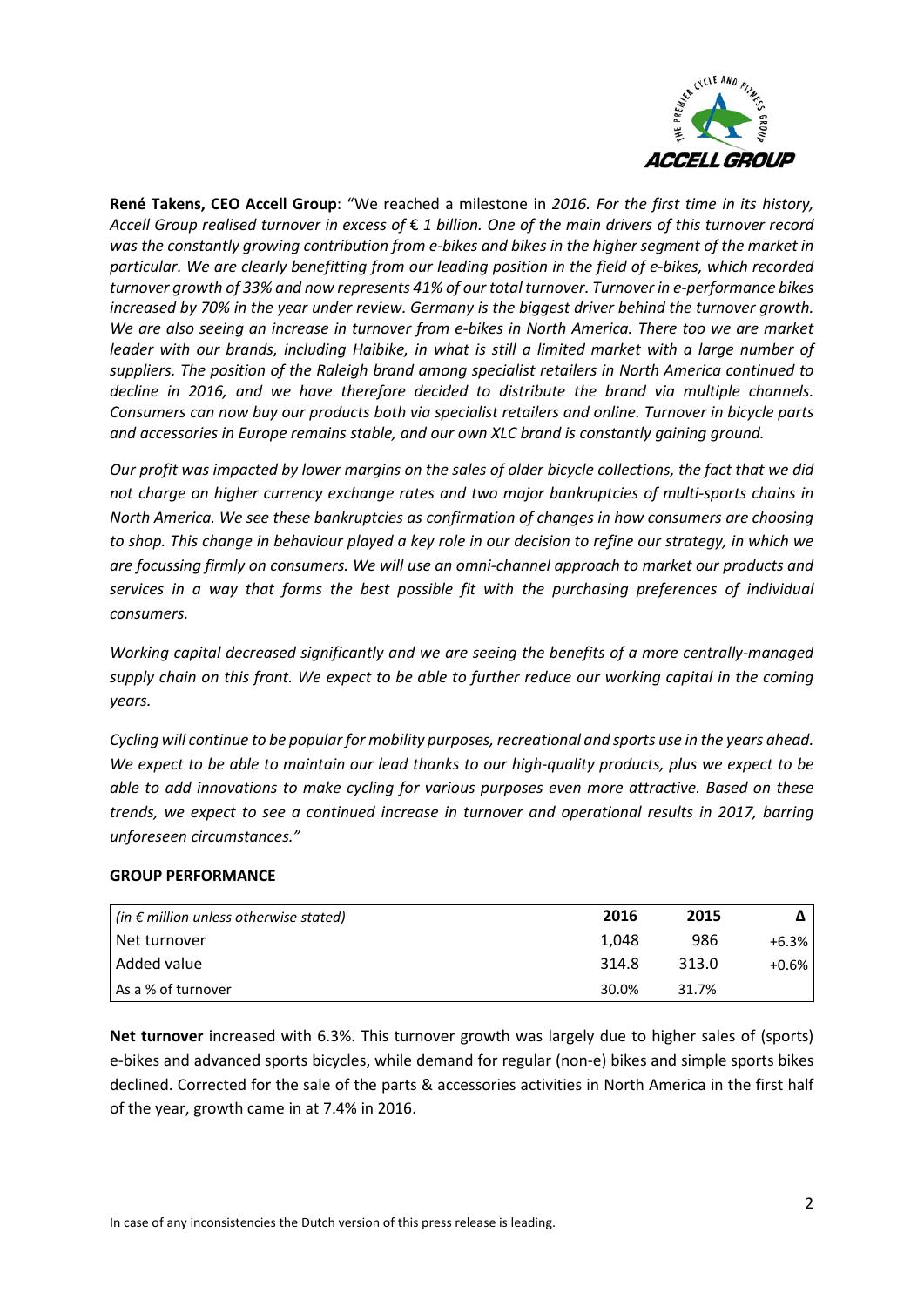

The **added value** (net turnover less material costs and inbound transport costs) came in at 30.0%. The absolute value was 0.6% higher at € 314.8 million. The changed sales mix and a different geographical distribution of turnover had an impact on the added value. The added value was also negatively impacted by higher dealer discounts and the fact that we did not fully charge on higher materials prices (due among other things to unfavourable currency exchange rates) to customers.

| (in $\epsilon$ million unless otherwise stated) | 2016  | 2015  | Δ        |
|-------------------------------------------------|-------|-------|----------|
| Staff costs                                     | 121.8 | 122.9 | $-0.9\%$ |
| As a % of turnover                              | 11.6% | 12.5% |          |
| Other operating costs                           | 122.3 | 122.8 | $-0.4%$  |
| As a % of turnover                              | 11.7% | 12.5% |          |

The decline in the number of bicycles sold and the effects of reorganisations resulted in a drop in staff costs. Staff costs as a percentage of turnover declined to 11.6%, from 12.5%. The operating costs also dropped; as a percentage of turnover, other operating costs fell to 11.7%, from 12.5%. The decline in other operating costs was partly due to a lower sales volume and was realised despite higher marketing and consultancy costs. The higher consultancy costs were largely related to organisational changes in the supply chain and external support for the refinement of the group strategy. In 2016, Accell Group invested in a more integrated management approach. As part of that drive, Accell Group strengthened the competencies at group level in areas such as Supply Chain, Marketing, HR and Finance.

The increase in turnover and (relative) decline in costs led to an increase in **operating result** (excluding one-off charges) of 5% to € 65.9 million. One-off chargesin 2016 related to North America and resulted from the bankruptcies of two major sports chain and the effects of the sale of our parts & accessories activities, including the associated reorganisation and the buy-out of pension obligations. The combined one-off charges came in at € 5.5 million in 2016 (2015: € 4.0 million, as a result of the Taiwan incident).

| (in € million unless otherwise stated) | 2016  | 2015  | Δ        |
|----------------------------------------|-------|-------|----------|
| Financial expenses (net)               | 8.3   | 9.1   | $-8.8\%$ |
| Taxes                                  | 20.4  | 16.2  | $+25.6%$ |
| Tax rate                               | 38.7% | 33.5% |          |
| Net profit                             | 32.3  | 32.3  | $0.0\%$  |

**Financial expenses** came in on balance at € 8.3 million, a decline of 9%. The lower expenses were due to smaller exchange rate differences on positions in foreign currencies, a lower credit uptake in the second half of the year and slightly lower interest rates. **Taxes** came in 26% higher at € 20.4 million, due to a strong improvement of the results in Germany and the non-capitalisation of carry-forward losses in North America. As a result, the average **tax rate** increased to 38.7%, from 33.5%. **Net profit**  came in at  $\epsilon$  32.3 million in 2016, the same as in 2015.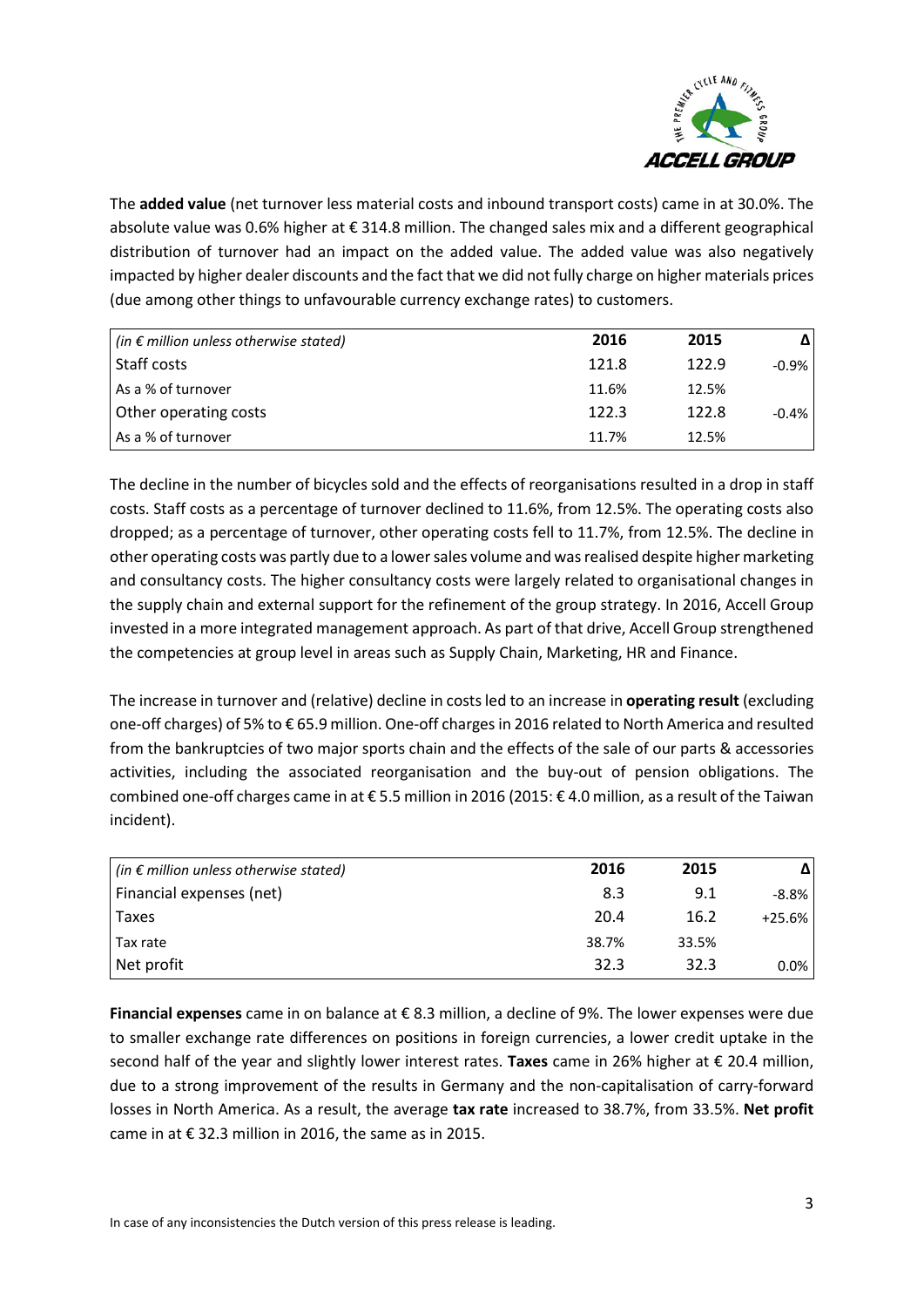

#### **PERFORMANCE PER SEGMENT**

**Bicycles** 

**Parts & accessories** 

| <b>BICVCIES</b>                                                  |       |       |            |
|------------------------------------------------------------------|-------|-------|------------|
| $\left  \right $ (in $\epsilon$ million unless otherwise stated) | 2016  | 2015  |            |
| Net turnover                                                     | 785.5 | 719.0 | $+9.3\%$   |
| Segment result                                                   | 56.4  | 56.5  | $-0.3\%$ I |

**Net turnover** in the bicycle segment came in 9.3% higher on the back of increased e-bike sales. Sales and turnover of sports e-MTBs of our brands Haibike, Ghost and Lapierre recorded particularly strong growth. Turnover in e-bikes was up 33%, while turnover in regular bicycles declined by 11%. Growing numbers of consumers are choosing an e-bike to replace non-electric bikes. The turnover contribution from e-bikes increased to 55% in 2016, from 45% in 2015. The average price per bicycle increased by 23% to € 536, from € 437 in 2015, on the back of the changing product mix. Due to the strong focus on sales of more expensive and high-quality bicycles, the total number of bicycles sold declined to 1,457,000 in 2016, from 1,642,000 in 2015.

The changed sales mix and a change in the geographical distribution, as well as more cut-price sales and the one-off charges in North America all had a negative impact on the **segment result**.

| (in $\epsilon$ million unless otherwise stated) | 2016  | 2015  |           |
|-------------------------------------------------|-------|-------|-----------|
| Net turnover                                    | 262.6 | 267.4 | $-1.8\%$  |
| Segment result                                  | 17.5  | 15.6  | $+12.0\%$ |

**Net turnover** in parts & accessories declined by around 2% in 2016, due entirely to the sale of the bicycle parts and accessories activities in North America. Corrected for this sale, turnover was higher, in 2016, with an increased proportion of turnover from Accell's own XLC brand in Europe compared to 2015.

The **segment result** of these trading activities increased by 12% to €17.5 million on the back of good results in all European countries where we are active. The greater contribution from our own XLC brand (in Europe) to overall turnover also had a positive impact on the higher segment result, thanks to the more effective utilisation of procurement benefits.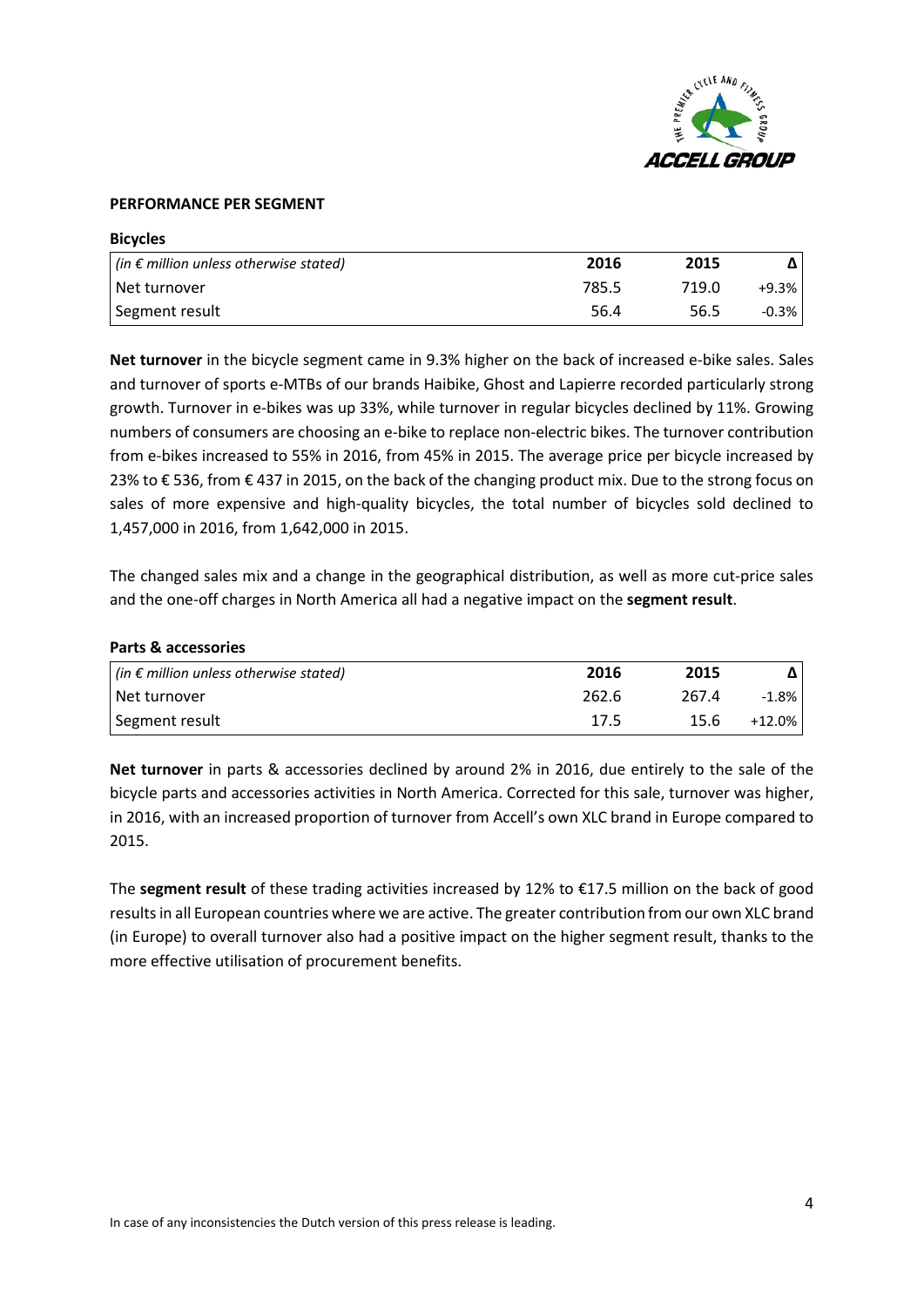

#### **DEVELOPMENTS PER REGION**

| Net turnover                                    |      |      |        |
|-------------------------------------------------|------|------|--------|
| (in $\epsilon$ million unless otherwise stated) | 2016 | 2015 |        |
| The Netherlands                                 | 224  | 222  | $+1%$  |
| Germany                                         | 266  | 227  | $+17%$ |
| Rest of Europe                                  | 405  | 368  | $+10%$ |
| North America                                   | 119  | 138  | $-14%$ |
| Other countries                                 | 35   | 31   | $+15%$ |

Turnover in **the Netherlands** was slightly higher. Turnover in e-bikes, with the brands Koga, Batavus and Sparta, was up 5%. Turnover in parts and accessories was up 14% on the back of higher (replacement) demand for parts for e-bikes, such as batteries, displays and chargers. The demand for regular bicycles declined both in terms of numbers and in turnover. At this point, more than 90 e-bike brands are being marketed in the Netherlands via various channels. In the autumn of last year, we opened De Fietser (The Cyclist), the largest bicycle experience centre in Europe, in the Dutch town of Ede. The centre provides consumers with the opportunity to see and test all our bicycle brands and models. The centre also regularly organises activities to showcase the various uses of bicycles and enhance the bicycle experience.

In **Germany,** turnover was up 17% largely due to increased sales of Haibike's e-MTBs and Ghost's regular e-bikes. Turnover in parts was slightly higher than in 2015.

The North American market was stable, around 15% of bikes are now sold online. Adjusted for the sale of the activities in the field of parts & accessories, Accell turnover in **North America** came in 6% lower than in 2015. Turnover in sports bikes and e-bikes was higher, but this increase was not enough to fully compensate for the loss of two major sports chains as a result of bankruptcies. E-bikes are gaining in popularity in this market, too, and Accell Group is in a solid position for continued growth with its brands Haibike, Raleigh Electric, and IZIP. In the year under review, we initiated the implementation of omni-channel sales in the North American market. All brands are now available via specialist retailers and online.

In the **rest of Europe,** higher sales of e-MTBs was the main the driver of a 10% rise in turnover, compared with 2015. The popularity of the e-MTBs of our international brands Haibike, Lapierre and Ghost is growing in almost all European countries. Turnover in parts and accessories also increased in virtually all other countries in Europe.

Turnover in **other countries** outside Europe was limited and increased by around 15%, largely due to continued growth in Turkey. Turnover in other Asian countries and in Australia was roughly the same as in 2015.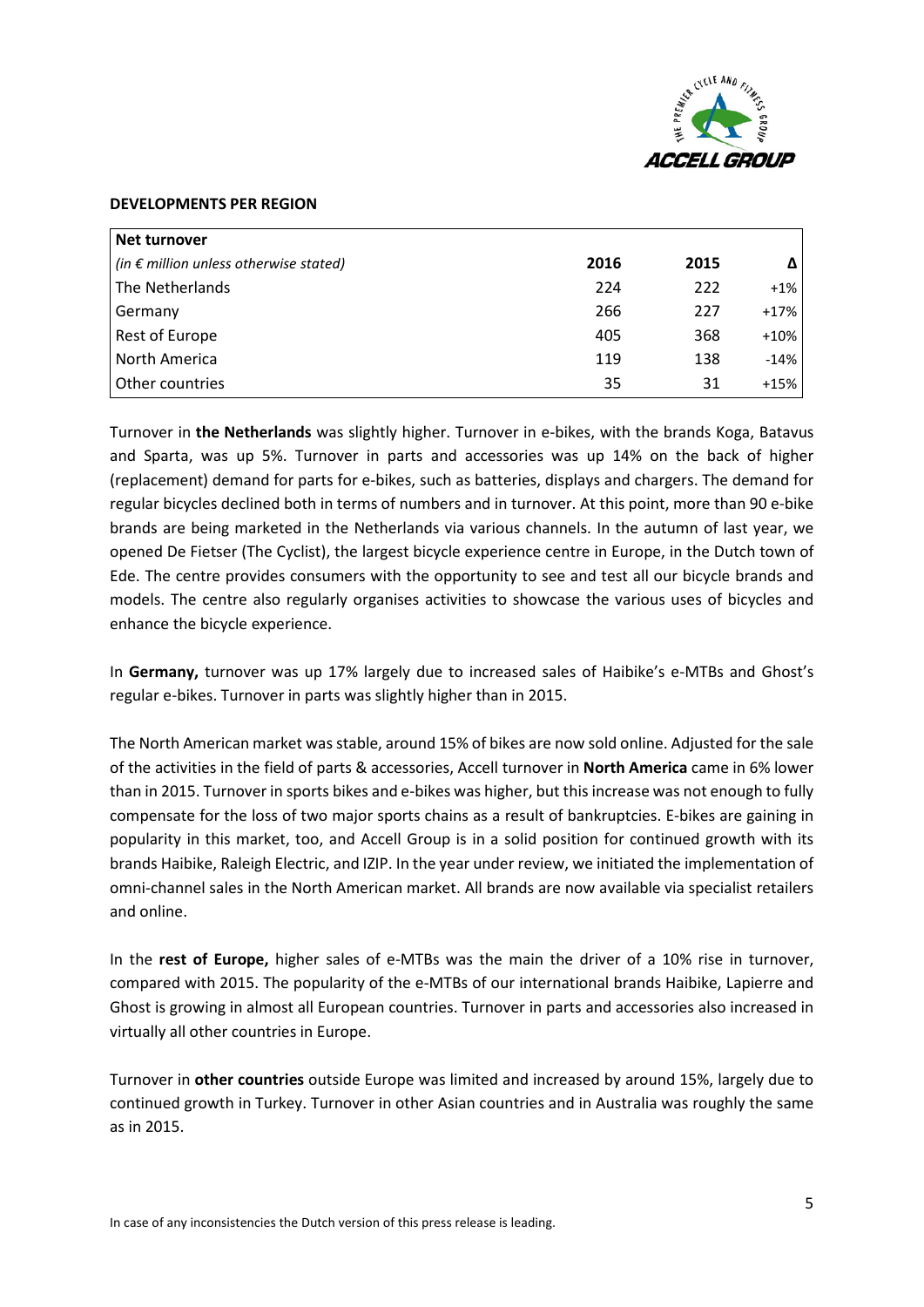

#### **FINANCIAL STRENGTH AND CAPITAL EFFICIENCY**

|                       | Ultimo 2016 | <b>Ultimo 2015</b> |
|-----------------------|-------------|--------------------|
| Net debt / EBITDA     | 2.1         | 2.8                |
| Interest cover        | 8.7         | 8.3                |
| Solvency <sup>2</sup> | 45.4%       | 41.8%              |

The net debt stood at  $\epsilon$  147.3 million at year-end 2016; this is a decline of 26% compared to a year earlier, largely due to the lower working capital. EBITDA was 3% higher at € 70.7 million. This resulted in a **net debt / EBITDA** ratio of 2.1, a clear improvement compared to year-end 2015. The **interest cover** also improved as a result of the lower credit uptake in the second half of 2016 and slightly lower interest rates. Due to the increase in shareholders' equity **solvency** had increased to 45.4% at yearend, from 41.8% a year earlier.

| $ $ (in € million unless otherwise stated) | 2016  | 2015   |          |
|--------------------------------------------|-------|--------|----------|
| Working capital                            | 306.2 | 337.7  | $-9.3\%$ |
| % of turnover                              | 29.2% | 34.2%  |          |
| Investments in fixed assets                | 11.6  | 10.8   | $+7.2\%$ |
| Free cash flow                             | 61.3  | (31.2) |          |
| <b>ROCE</b>                                | 12.2% | 11.0%  |          |

Net **working capital** came in at € 306 million, a decline of 9%. Working capital as a percentage of turnover improved to 29.2%, from 34.2% in 2015. Inventories were down by 5% and came in at € 322 million. Accounts receivable were higher at € 138 million, compared with € 135 million at year-end 2015. Accounts payables came in at  $\epsilon$  153 million, up 13% compared to the previous year. The positive development of the working capital was the result of the first effects of the more centralised supply chain management.

The cash flow from operating activities was € 75.5 million in 2016 (2015: negative cash flow of € 19.2 million). The improved cash flow was primarily due to more efficient working capital management. **Investments in fixed assets** were up € 0.8 million, which was largely due to investments in the experience centres in Ede (NL) and Dijon (FR). The **free cash flow** improved considerably and came in at € 61.3 million in 2016, largely as a result of the reduced working capital requirements.

The **capital employed** declined by 7% to € 494.1 million (2015: € 532.3 million). The return on capital employed (ROCE) stood at 12.2% at year-end 2016, compared with 11.0% a year earlier.

 $\overline{a}$ 

<span id="page-5-0"></span><sup>&</sup>lt;sup>2</sup> Solvency is determined after netting the amounts in the 'notional cash pool arrangement'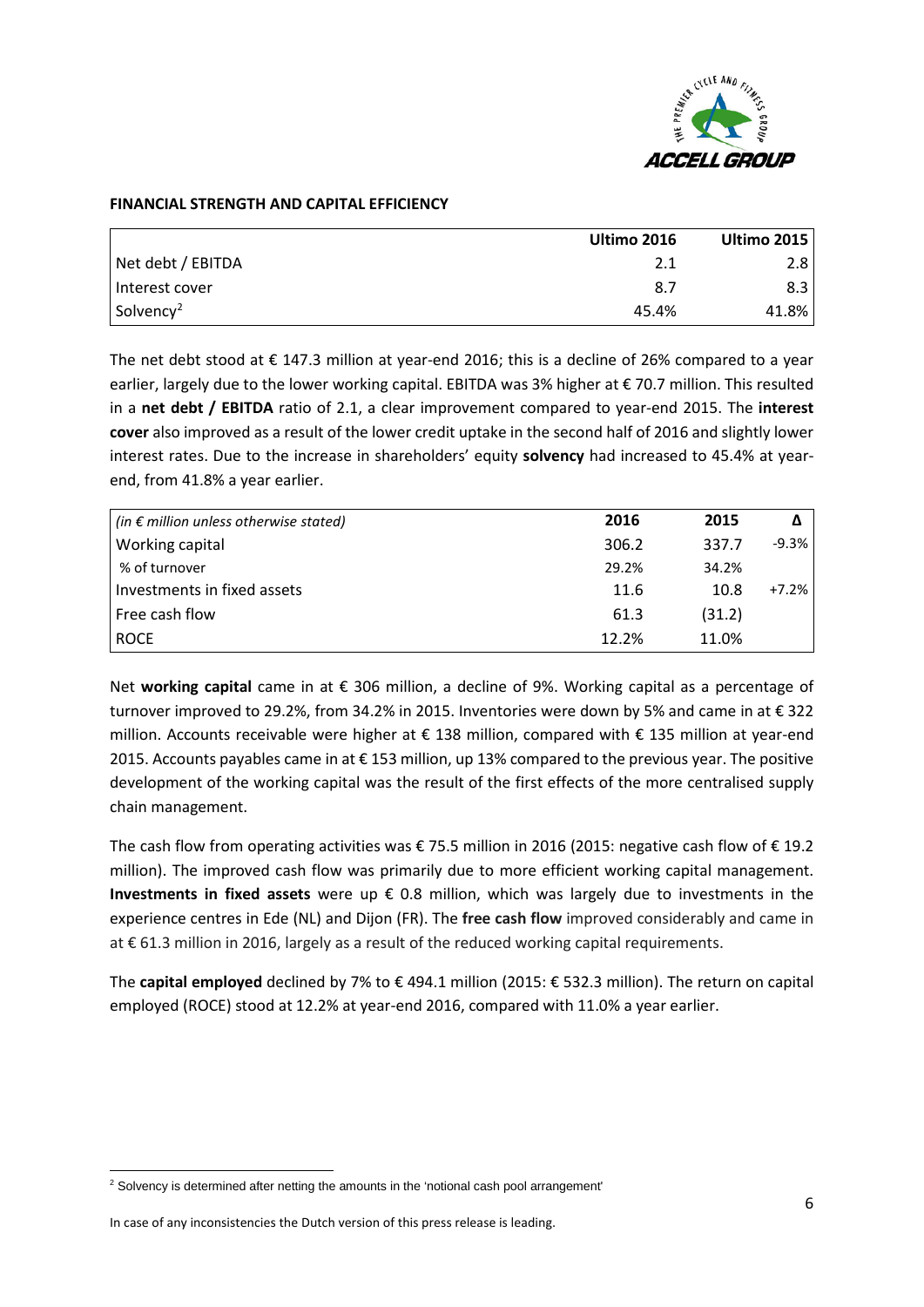

#### **STRATEGY**

Accell Group is at the start of the next phase in its development. A phase that is marked by changes in the lifestyle and purchasing behaviour of consumers and driven by new technological possibilities. These developments are changing the demand for bicycles and how they are distributed. At the same time, they are also leading to sharp increases in the number of functionalities and a broadening of the uses for bicycles.

The continued development of the e-bike continues to open new doors for consumers when it comes to the use of the bicycle for commuting or home-school traffic and for sports and recreational purposes. Growing numbers of people, young and old, are discovering the benefits of the e-bike; they enable users to cover longer distances in an environment-friendly manner or open up hilly areas to cyclists. Cyclists can also opt to go off-road, giving them the opportunity to challenge themselves physically and work on their condition. In addition to this, the connected bike offers numerous new opportunities in terms of measuring performance and health, navigation, maintenance, theft prevention and safety. These are developments that boost the positive image of bicycles and extend the bicycle experience to new areas. This creates numerous opportunities for Accell Group in the years ahead, and we have revised our strategy to take advantage of these opportunities.

The refined strategy places a clear focus on (e-)mobility and recreation, with the bicycle as a product and a service for the upper echelons of the market. We have made consumers even more of a priority and we will increasingly supply our products and services using an omni-channel approach, in cooperation with specialist retailers. This is how Accell Group is looking to respond as effectively as possible to the purchasing and use preferences of individual consumers.

The renewed strategy includes the following building blocks:

- **Winning portfolio of brands.** Modern consumers want a broad product range and plenty of choice. Accell Group will continue to develop its multi-brand strategy and innovations to continue to strengthen the competitive position of its brands in the company's main countries and its leading position in e-bikes. We will expand our position in the middle and higher segments of the market with products that we develop continuously in response to consumer preferences. Where necessary, we will also increase our marketing efforts.
- **Expanding leading position in (e-)bike sport.** Accell Group will continue to expand its strong position in the (e-)bike sports segment using sophisticated brand positioning and continuous development of innovative products. Sports brands such as Haibike, Ghost, Lapierre and Diamondback offer considerable growth potential on an international scale at the higher end of the market.
- **Increase added value parts & accessories.** Accell Group will provide greater added value as a supplier to specialist retailers and webshops. We will develop new distribution channels for smart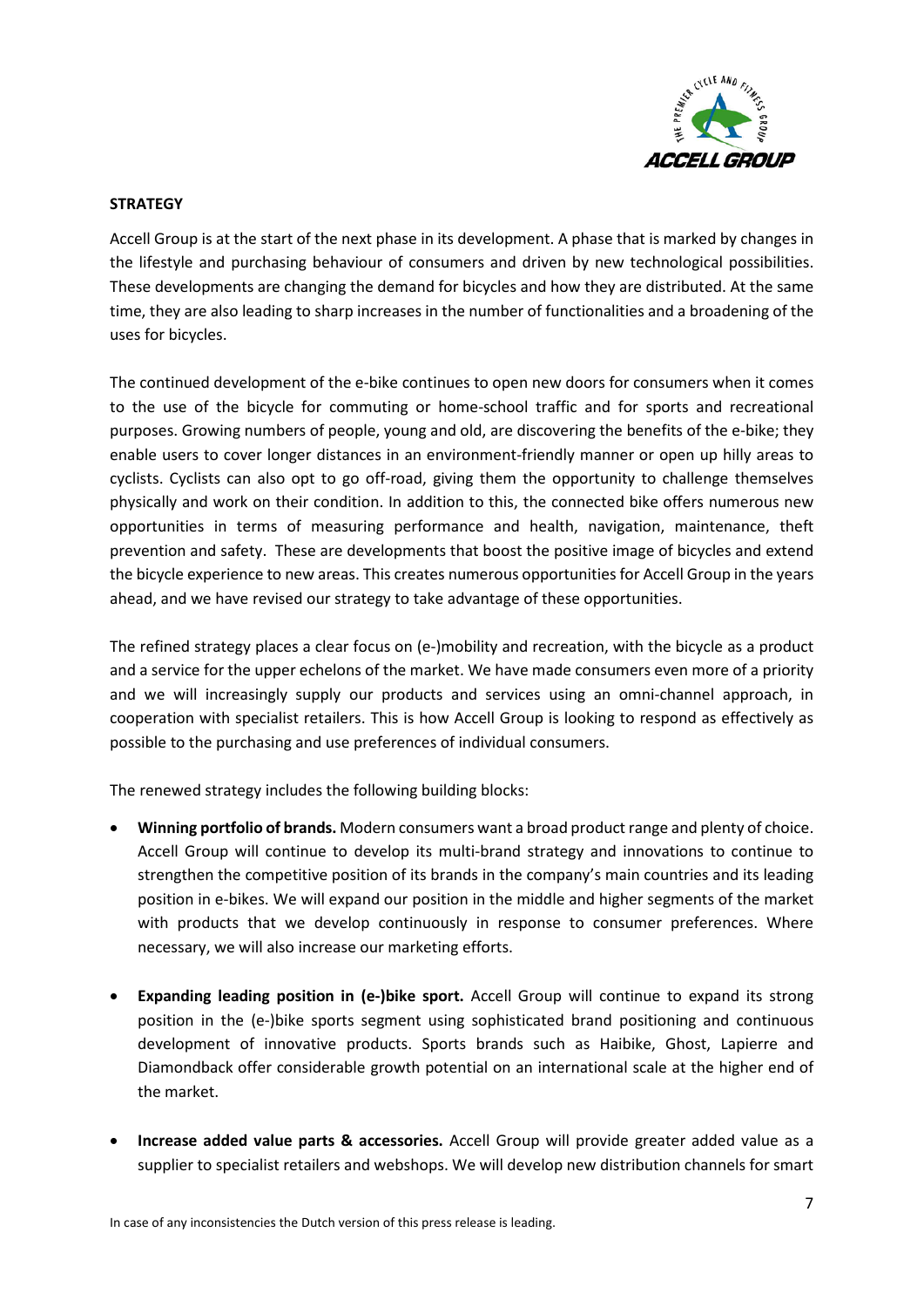

cross fertilisation between online and offline and in combination with bicycles. We will strengthen the position of our own XLC brand and make use of the synergy potential within our European organisation of local distributors by intensifying the cooperation between the Accell companies and by integrating activities.

- **More efficient operating processes.** There is considerable room for improvement in the supply chain (procurement, planning, production), which will be designed to respond more effectively to shifts in consumer demand and to facilitate the quicker delivery of the products consumers want. Based on our scale and more centralised management, we will increase the agility of the organisation and realise structural cost savings that will further boost our competitive position.
- **Development new revenue models based on use and service.** Together with commercial partners and public bodies, we are working on new "mobility-as-a-service" solutions on a number of fronts. This will enable us to create new revenue models with recurring income streams.
- **Application of smart technology.** Our innovative strengths are focused primarily on e-bikes, connected bikes and sports bikes. Accell Group will develop new technological applications in the fields of lighter and more sustainable materials, more compact, stronger components and connectivity. We will benefit from our scale and we will use the strength and expertise of our organisations and suppliers to make the right choices, pass on best practices and deploy new applications effectively.

## **ORGANISATION**

Accell Group initiated drastic changes in the field of supply chain management in 2016 to improve its performance in terms of meeting customer demand, logistics and procurement. We have strengthened the group organisation and made a start on the introduction of improvements in the management of procurement and planning across the group. The effects are already clearly visible in various aspects of the supply chain.

In addition, in 2016 we further professionalised our human resources management, which will help shape the future centralised development of leadership, talent recruitment and development across the entire organisation.

The group's own centralised ICT team is responsible for the maintenance and development of the group's ICT systems. In 2016, we launched a process aimed at the refinement of the ICT policy, increasing the focus on consumer services and the analysis of consumer data. The development of the supply chain organisation also includes a substantial ICT component.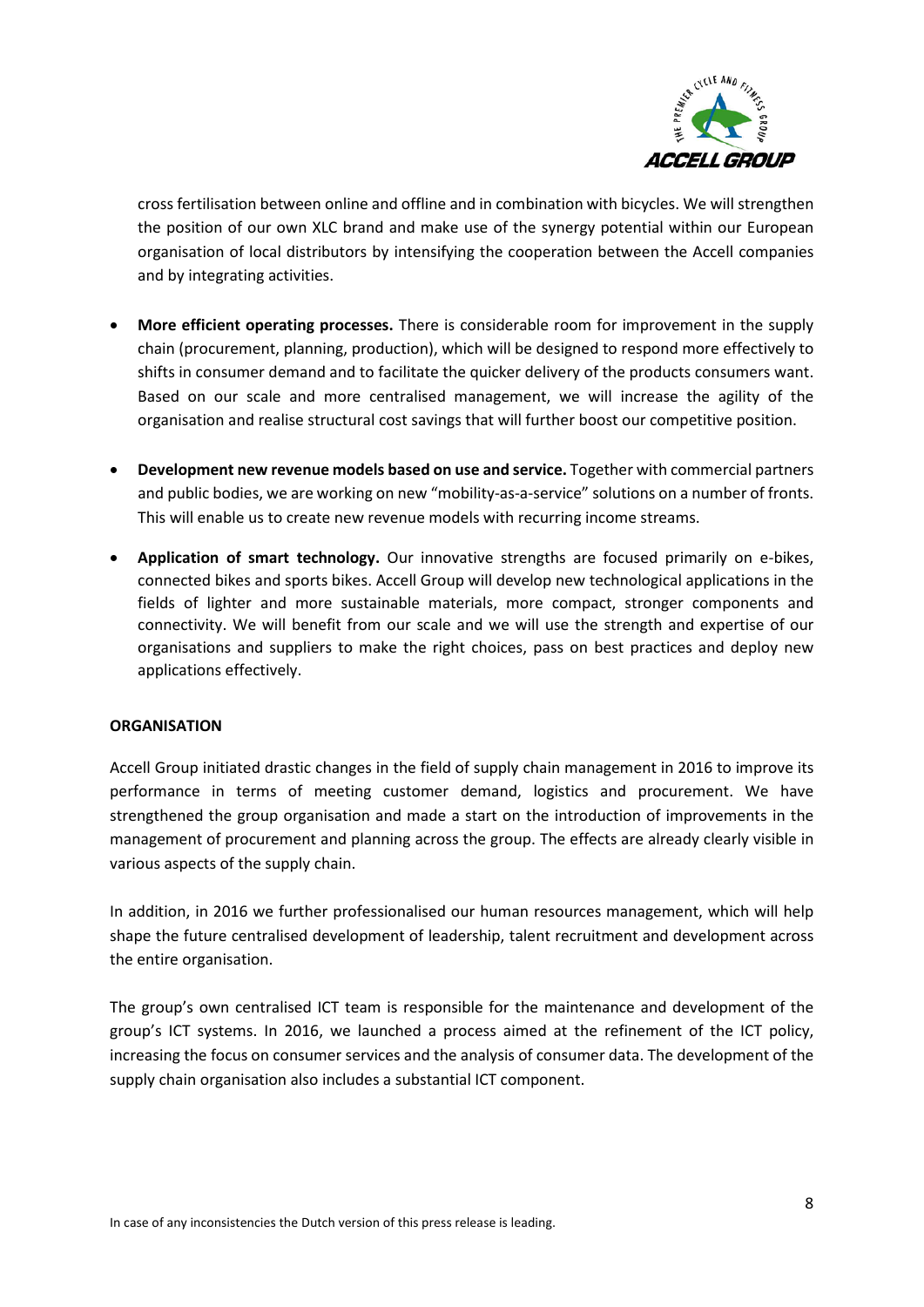

#### **MEDIUM-TERM GOALS**

Cycling continues to attract a lot of interest, both for mobility, environmental awareness and health reasons. And bicycles are also popular among young people as a lifestyle product. The introduction and continued development of the e-bikes provides users with a serious alternative in terms of mobility. Many national and regional authorities in Europe and beyond continue to encourage the use of bicycles as an alternative mode of transport. These developments will have a positive impact on the demand for bicycles and parts & accessories.

Accell Group's strategy targets profitable growth and value creation for all our stakeholders. To that end, we will continue to expand our positions. The company's existing position in the middle and higher segments of the market provides a strong basis and will generate synergy benefits in the short and longer term. As an extension of this strategy, the expansion of the parts & accessories activities will further improve our group's proposition.

The refinement of the strategy is aimed at increasing our return on capital. We are targeting the following medium-term (five-year) goals as part of this drive:

- Net turnover up to  $\epsilon$  1.5 billion;
- EBIT-margin at a level of 8%;
- Working capital of no more than 25% of net turnover;
- ROCE of more than 15%.

The roll-out of the refined strategy will result in extra costs of  $\epsilon$  20 -  $\epsilon$  30 million in the next two to three years. This is primarily due to extra investments in the supply chain, human resources, innovations and IT. In addition, we will increase our commercial and (online) marketing efforts, which we expect to result in an increase in marketing costs to around 3% - 4% of turnover (2016: 2.5%).

The revised strategy will have no impact on Accell Group's financial position or strength, which provide us with the flexibility we need to bear the required additional costs. We have extended and expanded our financing facility with a view to the implementation of our group strategy. In addition, we are able to release extra funds by reducing our working capital requirements.

## **EARNINGS PER SHARE AND DIVIDEND**

Earnings per share based on the weighted average number of outstanding shares (year-end 25,834,236 shares) came in at € 1.26 in 2016, unchanged from 2015. Due to the issuance of 536,296 shares for the payment of the stock dividend for the 2015 financial year, the correction factor for the earnings per share from previous years is 0.9788.

For the 2016 financial year, Accell Group shareholders will be asked to approve the payment of an optional dividend of € 0.72 per share, to be paid out in cash or shares. This is equivalent to a pay-out ratio of 57%. Based on the closing price at year-end 2016 (€ 21.91), the dividend return amounts to 3.3%.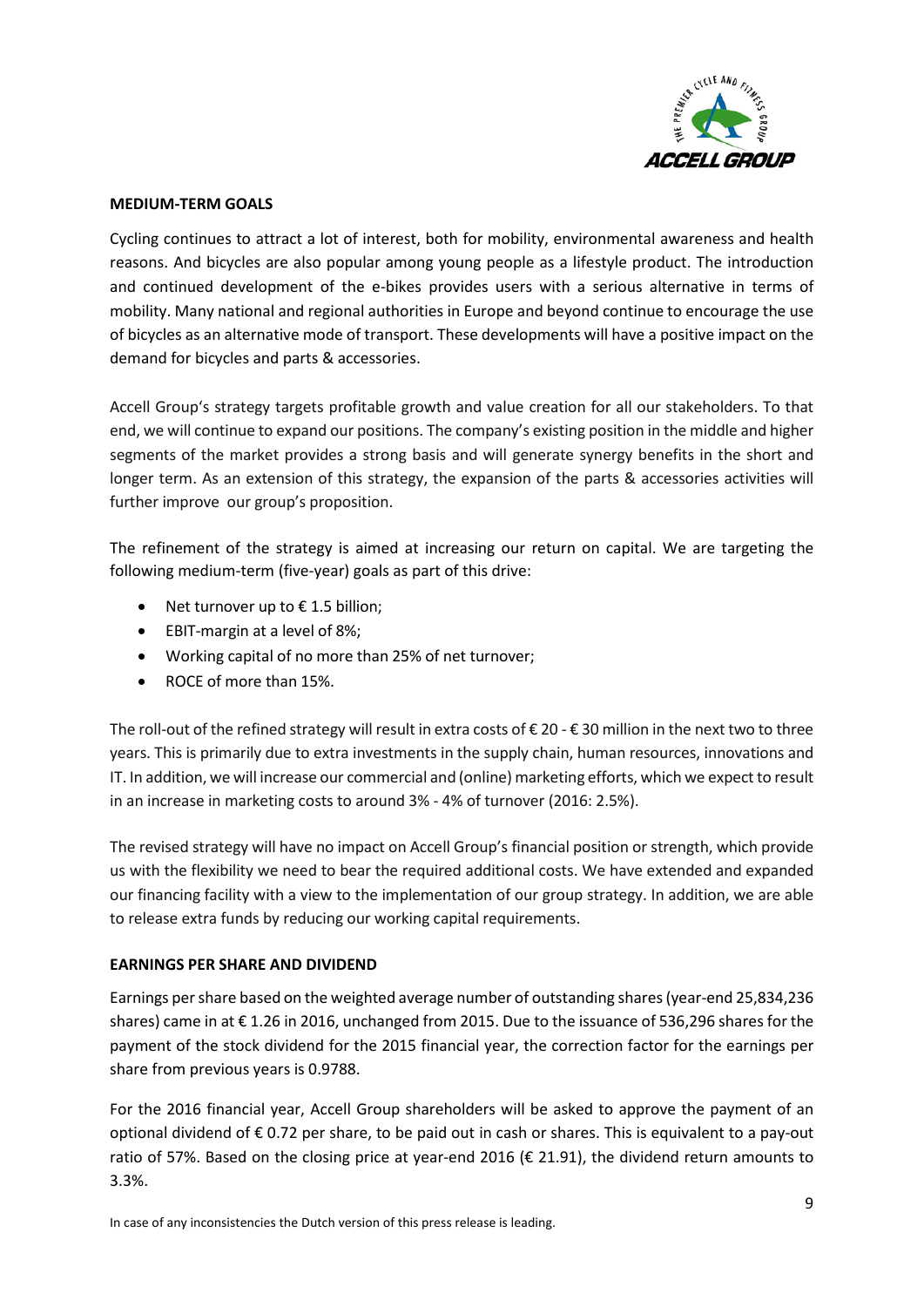

#### **EVENTS AFTER THE BALANCE SHEET DATE**

#### Departure CEO

On 9 February, Accell Group announced that René Takens will step down as CEO and statutory member of the Board of Directors after the General Meeting of Shareholders (AGM) of 25 April 2017. Together with the other members of the Board of Directors, Hielke Sybesma (CFO) will take charge of the implementation of the refined strategy until the new CEO takes office. Mr. Takens will remain active at Accell Group in an advisory role after his departure as CEO, which will help facilitate a smooth transition. The process to select and recruit a new CEO to succeed Mr. Takens is currently underway.

#### Refinancing

Accell Group reached agreement with a syndicate of six (international) banks on a renewed group financing facility to replace / extend the existing facility. The new financing for a total of € 375 million (with an option for an additional sum of  $\epsilon$  150 million for future acquisitions) offers greater flexibility at better terms and has a term of maximum five years with a possible extension of two years. The financing facility comprises a term loan and revolving credit facility, part of which is structured as a seasonal facility. The covenants are based on results (term loan/EBITDA), working capital (borrowing reference) and solvency. The banks in the syndicate are ABN AMRO Bank, Deutsche Bank, ING Bank, Rabobank, BNP Paribas and HSBC. This improved and extended group facility creates a solid basis for the implementation of the refined strategy and continued growth.

## **MANAGEMENT AGENDA AND OUTLOOK**

Cycling will remain highly popular in the years to come for mobility, recreational and sports purposes. Accell Group expects to maintain its lead with its high-quality products and expects to be able to continue to add innovations to make cycling for various purposes even more attractive.

In line with the refined strategy, in 2017 Accell Group will continue to shape and implement integrated management in fields such as supply chain, human resources, marketing and ICT, and ensure that operational processes are structured more efficiently and that the company makes more effective use of synergy potential. We will also work on new initiatives in the context of our consumer-centric approach, the introduction of "mobility-as-a-service" concepts in cooperation with partners and the continued improvement of the sustainability of our operations. In 2017, Accell Group will also continue to actively seek potential increases in scale through acquisitions that are a good fit with the strategy and the (brand) portfolio of the group, that are complementary and add value to the group in the near term on the return and synergy fronts.

Based on the above and barring unforeseen circumstances, Accell Group expects to see a rise in turnover and operational results in 2017.

**\*\*\* END \*\*\***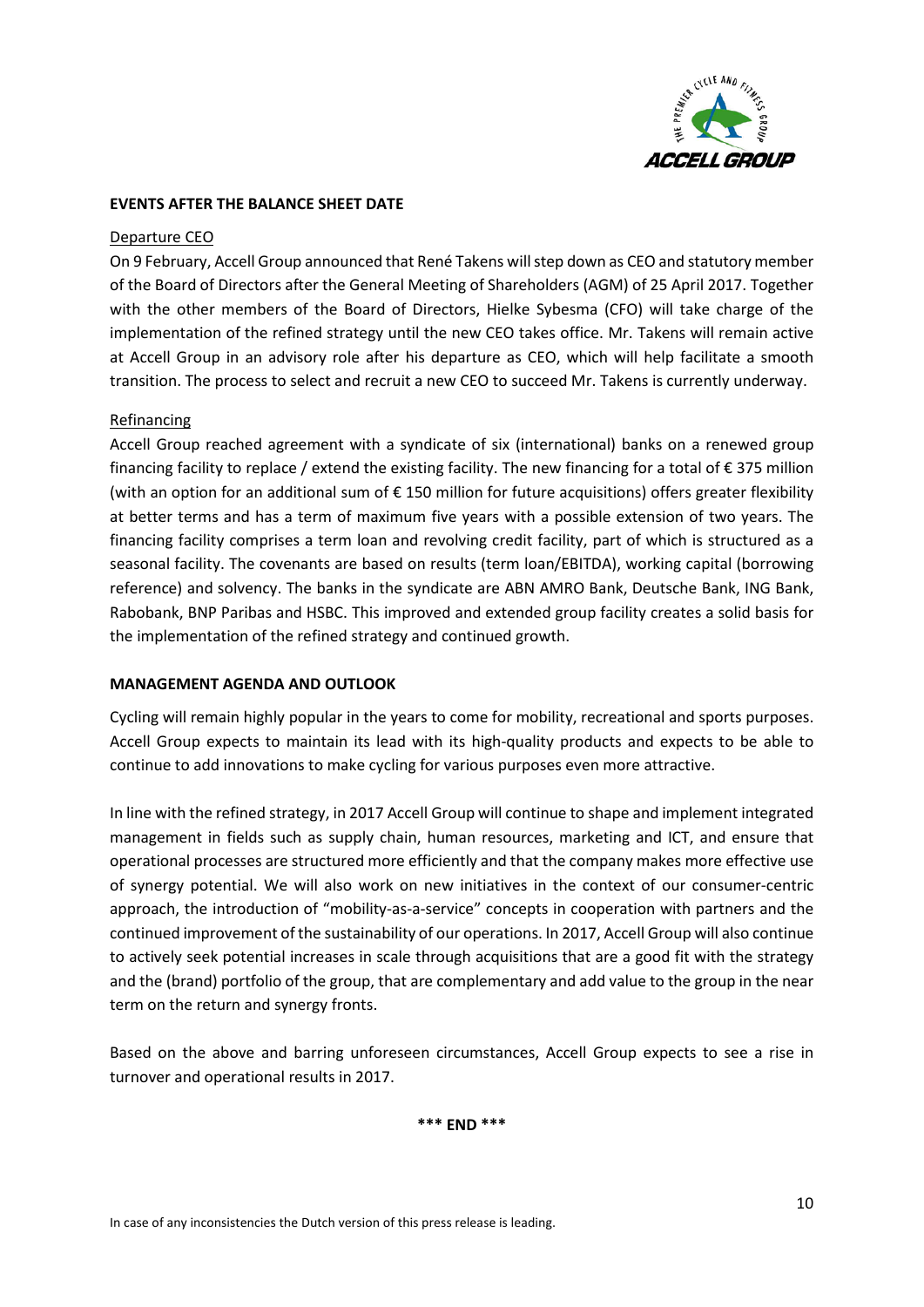

#### **ABOUT ACCELL GROUP**

Accell Group N.V. focuses internationally on the mid-range and higher segments of the market for bicycles and bicycle parts and accessories. The company has leading positions in the Netherlands, Belgium, Germany, Italy, France, Finland, Turkey, the United Kingdom and the United States. In Europe, Accell Group is market leader in the bicycle market measured in turnover. Accell Group's best known brands are Haibike (Germany), Winora (Germany), Batavus (Netherlands), Sparta (Netherlands), Koga (Netherlands), Lapierre (France), Ghost (Germany), Raleigh and Diamondback (UK, US, Canada), Tunturi (Finland), Atala (Italy), Redline (US), Loekie (Netherlands) and XLC (international). Accell Group and its subsidiaries employ approximately 3,000 people in eighteen countries worldwide. The company has production facilities in the Netherlands, Germany, France, Hungary, Turkey and China. Accell Group products are sold in more than seventy countries. The company's head office is located in Heerenveen (the Netherlands). Accell Group shares are traded on the official market of Euronext Amsterdam and are included in the Amsterdam Small Cap index (AScX). In 2016, Accell Group sold around 1.5 million bicycles and recorded profitable turnover of over € 1 billion. [www.accell-group.com](http://www.accell-group.com/)

#### Not for publication

#### **CONTACT**

René Takens, Chairman of the Board of Directors (CEO) +31 (0)513 638701 Hielke Sybesma, member of the Board of Directors (CFO) +31 (0)513 638702

#### **MEDIA**

Press conference: Today, 10 March 2017 - Okura Hotel, Amsterdam; reception 9.30 am; start 10.00 am.

#### **ANALYSTS**

Analysts meeting: Today, 10 March 2017 - Okura Hotel, Amsterdam; reception 11.00 am; start 11.30 am

## **ANNUAL REPORT**

The annual report will be available from 14 March 2017 o[n www.accell-group.com](http://www.accell-group.com/)

| <b>AGENDA</b> |                                      |
|---------------|--------------------------------------|
| 14 March 2017 | Publication annual report            |
| 25 April 2017 | General Meeting of Shareholders      |
| 27 April 1017 | Ex-dividend                          |
| 28 April 2017 | Registration dividend rights holders |
| 18 May 2017   | Dividend payable                     |
| 21 July 2017  | Publication interim results          |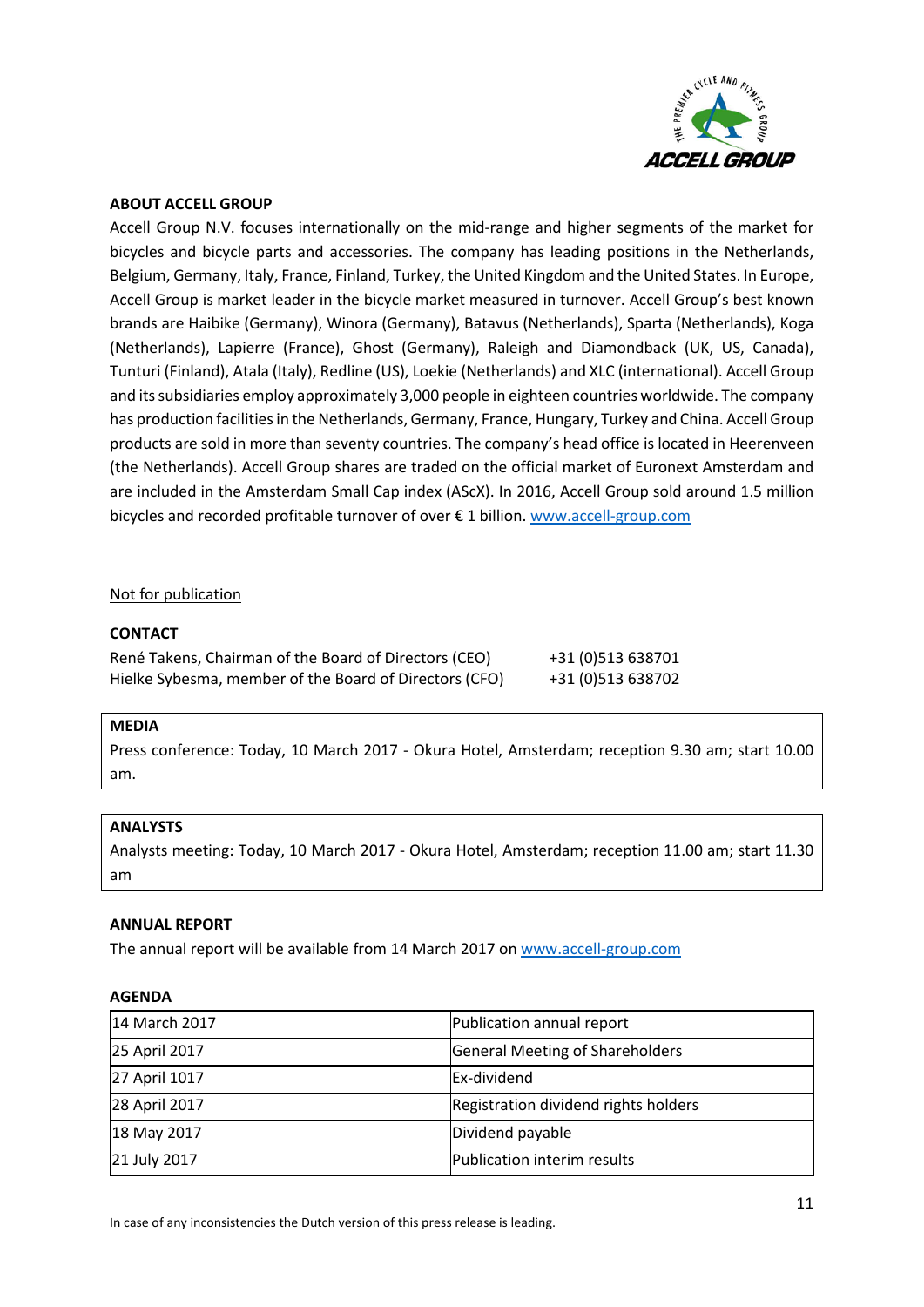

#### **TRADING UPDATES**

With effect from 2017, Accell Group will no longer publish regular trading updates at the end of the first and third quarters. From now on, Accell Group will publish trading updates when there is a specific reason for doing so.

#### **TRANSPARENCY DIRECTIVE**

For the purposes of the Transparency Directive of the European Union (Directive 2004/109/EC, revised), Accell Group N.V.'s home member state is the Netherlands.

#### **FORWARD-LOOKING STATEMENTS**

This document contains forward-looking statements regarding Accell Group's results, capital and liquidity positions. In addition, forward-looking statements may include, but are not limited to, phrases such as "intends", "expects", "is taking into account", "targets", "plans", "estimates" and words with a similar meaning. These statements pertain to or may have an effect on future events, such as Accell Group's future financial results, company plans and strategies. Forward-looking statements are subject to certain risks and uncertainties, which may lead to material differences between the actual results and performances, and the expected future results or performances implicitly or explicitly contained in said forward-looking statements. Factors that may cause actual results to differ from current expectations include but are not limited to developments in legislation, technology, taxes, jurisprudence and regulations, stock exchange fluctuations, legal procedures, investigations by regulatory bodies, competition and general economic conditions. These and other factors, risks and uncertainties, which may have an effect on any forward-looking statement or the actual results of Accell Group, are discussed in Accell Group' annual report. The forward-looking statements contained in this document refer exclusively to statement from the date of this document and Accell Group does not accept any liability for or obligation to amend the forward-looking statements contained in this document, regardless of whether these pertain to new information, future events or otherwise, unless Accell Group is under a legal obligation to do so.

#### **ANNEXES**

- Condensed consolidated income statement
- Condensed consolidated balance sheet
- Condensed consolidated statement of comprehensive income
- Condensed consolidated statement of changes in equity
- Condensed consolidated statement of cash flows
- Condensed information about reportable segments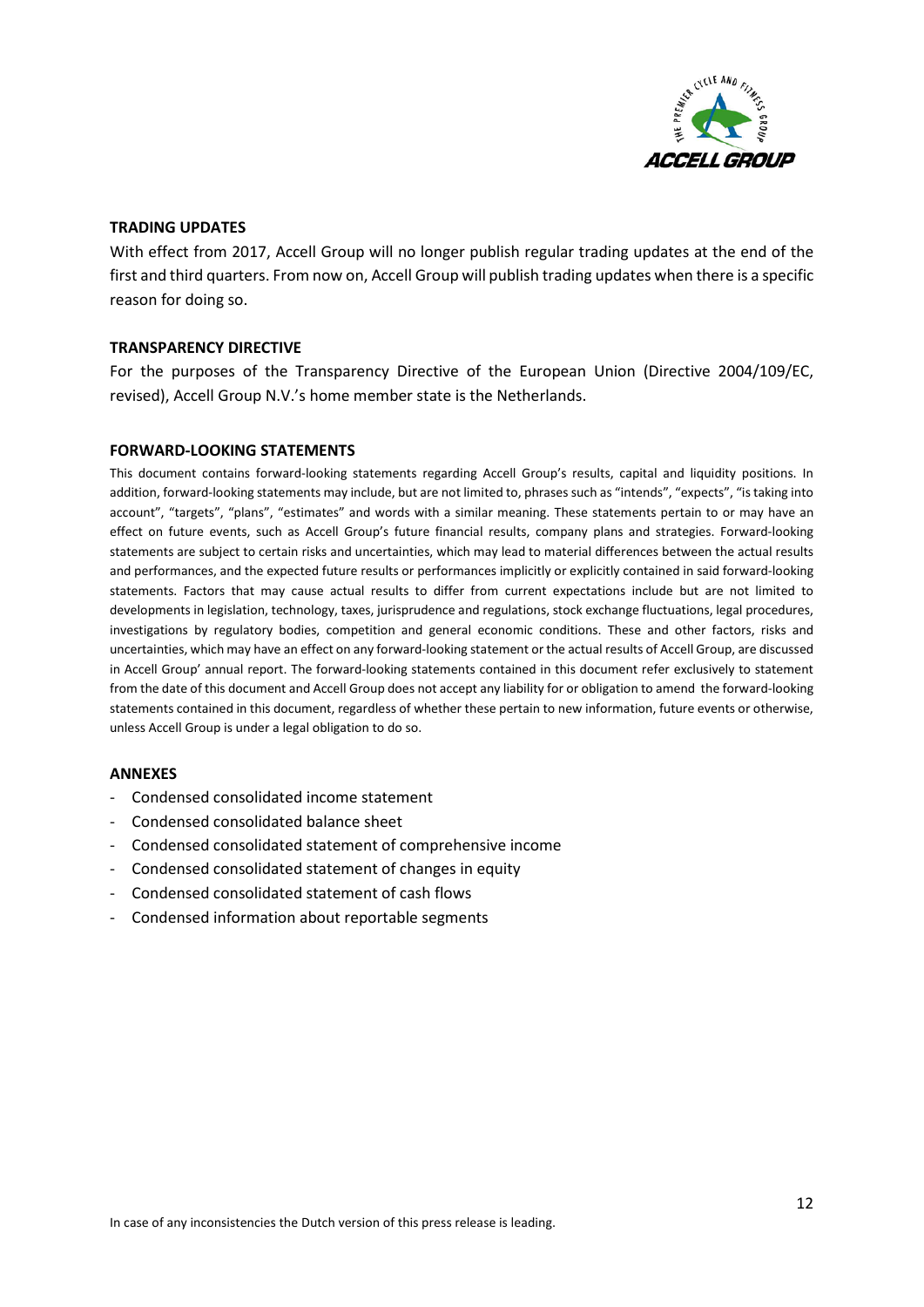

#### **Condensed consolidated income statement**

**(in thousands of euro)**

For the twelve months ending 31 December

| 2016       | 2015                            |
|------------|---------------------------------|
|            |                                 |
| 1.048.152  | 986.402                         |
|            |                                 |
| $-733.347$ | $-672.102$                      |
| $-121.781$ | $-122.894$                      |
| $-10.340$  | $-10.058$                       |
| $-122.287$ | $-122.814$                      |
|            |                                 |
| 60.397     | 58.534                          |
|            |                                 |
|            | $-9.073$                        |
| 571        | $-930$                          |
|            |                                 |
|            | 48.531                          |
|            | $-16.245$                       |
|            |                                 |
| 32.292     | 32.286                          |
|            |                                 |
|            |                                 |
| 1,26       | 1,26                            |
| 25.623.405 | 25.116.249                      |
| 1,25       | 1,25                            |
| 25.790.571 | 25.267.645                      |
|            | $-8.273$<br>52.695<br>$-20.403$ |

(1) The other expenses related to personnel are accounted for in personnel expenses as of 2016 (instead of other operating expenses); the comparative figures 2015 are adjusted for presentation purposes.

(2) Earnings per share is adjusted retrospectively in comparative figures 2015 in accordance with IAS 33.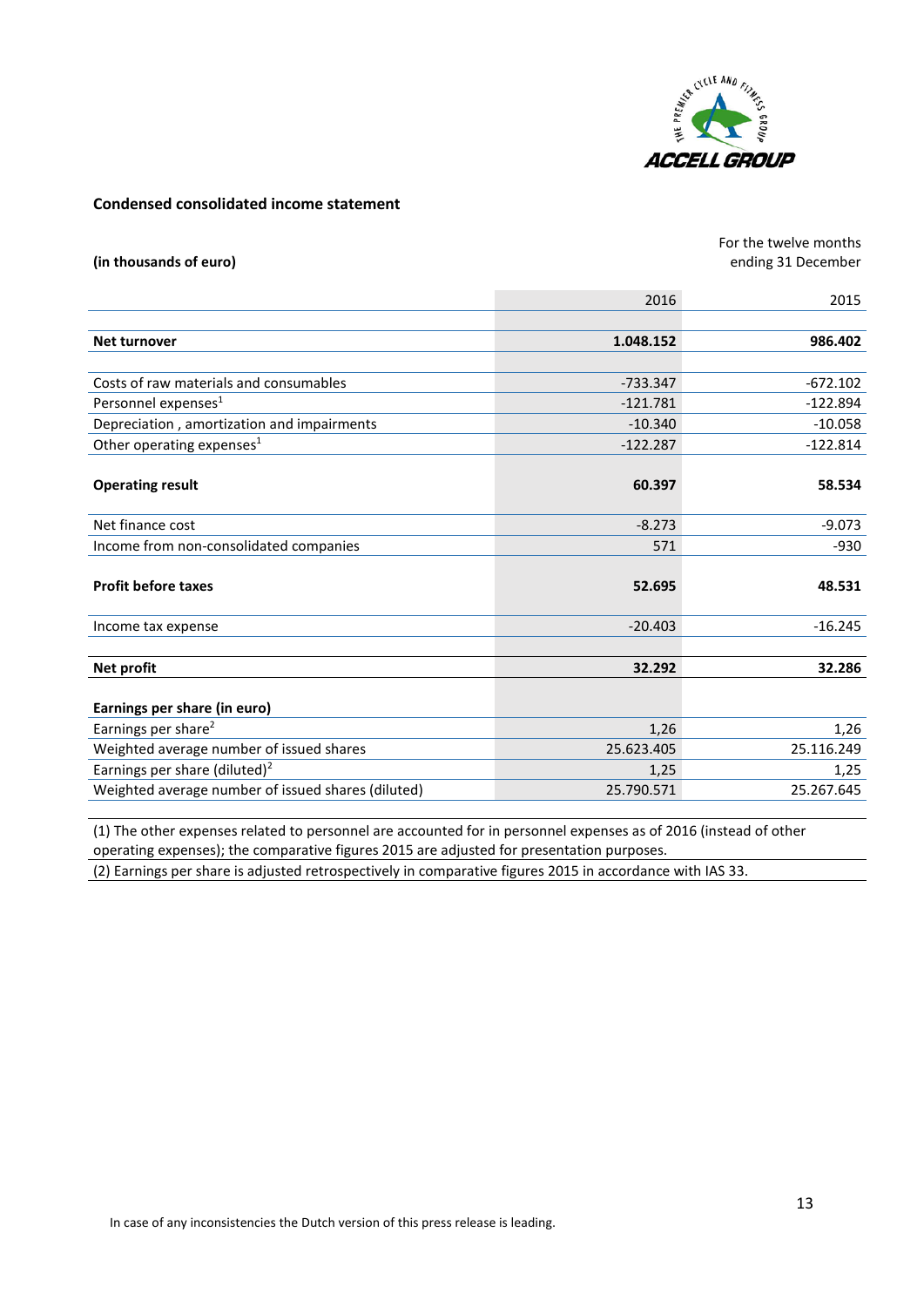

#### **Condensed consolidated balance sheet**

**(in thousands of euro)**

|                                                                     | 31 December 2016 | 31 December 2015 |
|---------------------------------------------------------------------|------------------|------------------|
| <b>ASSETS</b>                                                       |                  |                  |
| <b>Non-current assets</b>                                           |                  |                  |
| Property, plant & equipment                                         | 71.672           | 69.771           |
| Intangible assets                                                   | 103.959          | 103.245          |
| Net defined benefit asset                                           | 14.489           | 20.186           |
| Deferred tax assets <sup>1</sup>                                    | 7.142            | 8.669            |
| <b>Financial fixed assets</b>                                       | 7.485            | 4.981            |
|                                                                     |                  |                  |
| <b>Current assets</b>                                               |                  |                  |
| Inventories                                                         | 321.553          | 338.684          |
| Receivables                                                         | 160.043          | 165.921          |
| Other financial instruments                                         | 6.049            | 6.048            |
| Cash and cash equivalents <sup>2</sup>                              | 49.421           | 172.479          |
|                                                                     |                  |                  |
| <b>Total assets</b>                                                 | 741.813          | 889.984          |
|                                                                     |                  |                  |
|                                                                     | 31 December 2016 | 31 December 2015 |
|                                                                     |                  |                  |
| <b>EQUITY &amp; LIABILITIES</b>                                     |                  |                  |
| <b>Equity</b>                                                       | 319.380          | 305.941          |
| <b>Non-current liabilities</b>                                      |                  |                  |
| Interest-bearing loans (non-current)                                | 47.173           | 58.963           |
| Net defined benefit liability and other long-term employee benefits | 8.861            | 8.647            |
| Deferred tax liabilities <sup>1</sup>                               | 13.334           | 11.576           |
| Provisions <sup>3</sup>                                             | 8.870            | 10.066           |
| Other non-current liabilities                                       | 1.201            | 2.005            |
|                                                                     |                  |                  |
| <b>Current liabilities</b>                                          |                  |                  |
| Interest-bearing loans (current) and revolving credit facility      | 61.620           | 127.641          |
| Bank overdrafts <sup>2</sup>                                        | 87.901           | 185.844          |
| Other financial instruments                                         | 1.762            | 3.209            |
| Other current liabilities                                           | 191.711          | 176.092          |
|                                                                     |                  |                  |
| <b>Total equity &amp; liabilities</b>                               | 741.813          | 889.984          |

(1) The presentation of the defered tax assets and the deferred tax liabilities is adjusted in the comparative figures 2015 for presentation purposes.

(2) As a result of a clarification of the IFRS Interpretation Committee (IFRIC) in April 2016 the balances in the notional cash pooling arrangements are presented gross as of 2016; this change in accounting policy is applied retrospectively. The impact (increase) on cash and cash equivalents, bank overdrafts, total assets and total liabilities is € 38.4 million in 2016 (€ 158.2 million in 2015).

(3) In provisions both the non-current and current part are accounted for.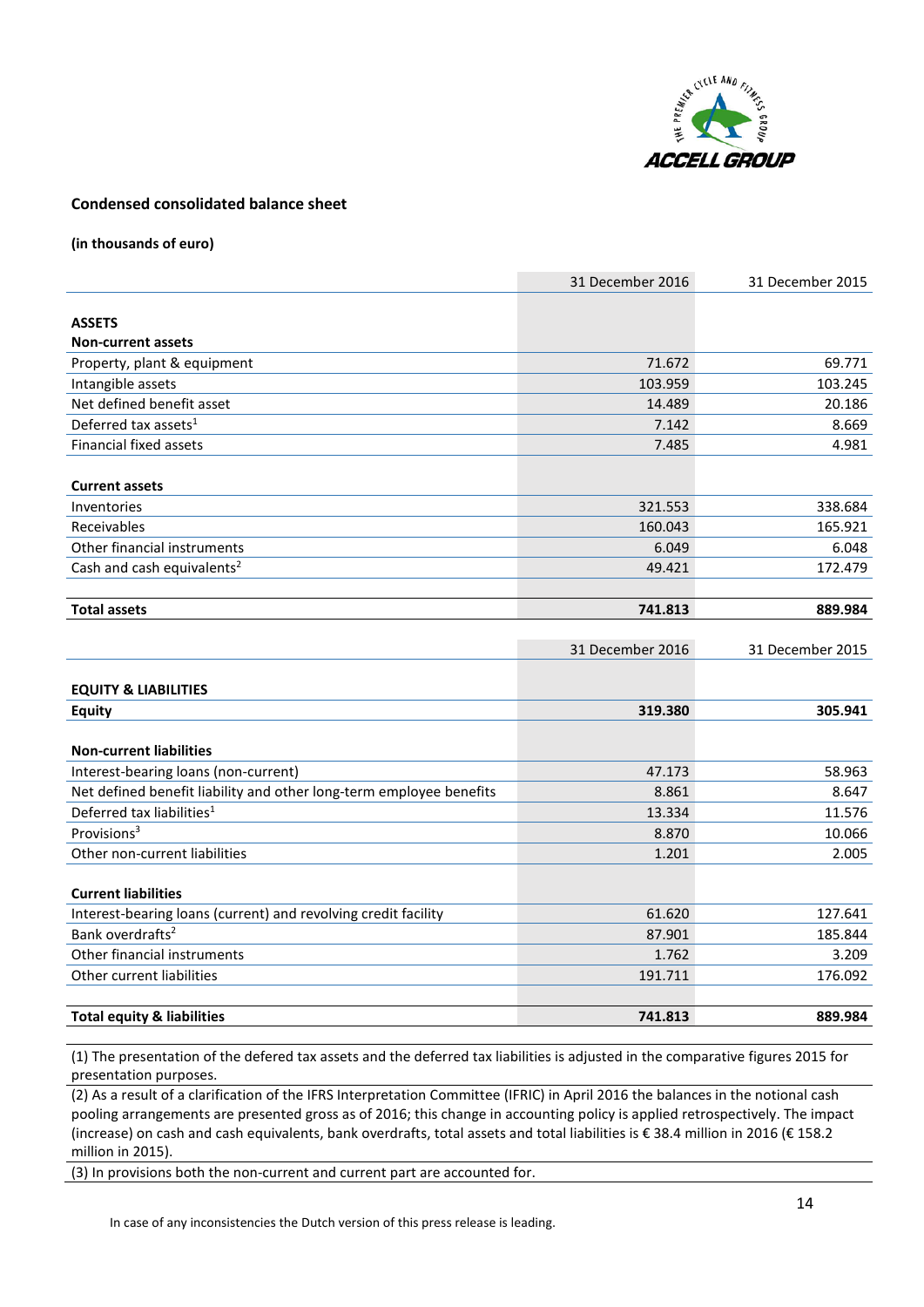

## **Condensed consolidated statement of comprehensive income**

| (in thousands of euro)                                               | For the twelve months<br>ending 31 December |          |
|----------------------------------------------------------------------|---------------------------------------------|----------|
|                                                                      | 2016                                        | 2015     |
| Net profit                                                           | 32.292                                      | 32.286   |
| Items that will never be reclassified to profit or loss              |                                             |          |
| Remeasurement of the defined benefit liability (asset), net of tax   | $-5.473$                                    | $-1.236$ |
| Items that are or may be reclassified subsequently to profit or loss |                                             |          |
| Foreign operations - foreign currency translation differences        | $-6.359$                                    | 4.069    |
| Cash flow hedges, net of tax                                         | 2.136                                       | $-1.236$ |
|                                                                      |                                             |          |
| Total comprehensive income                                           | 22.596                                      | 33.883   |

## **Condensed consolidated statement of changes in equity**

#### **(in thousands of euro)**

|                                   | 2016     | 2015     |
|-----------------------------------|----------|----------|
|                                   |          |          |
| <b>Balance at 1 January</b>       | 305.941  | 281.107  |
| Net profit                        | 32.292   | 32.286   |
| Other comprehensive income        | $-9.696$ | 1.597    |
| <b>Total comprehensive income</b> | 22.596   | 33.883   |
| Dividends                         | $-8.793$ | $-8.654$ |
| Other                             | $-364$   | $-395$   |
| <b>Balance at 31 December</b>     | 319.380  | 305.941  |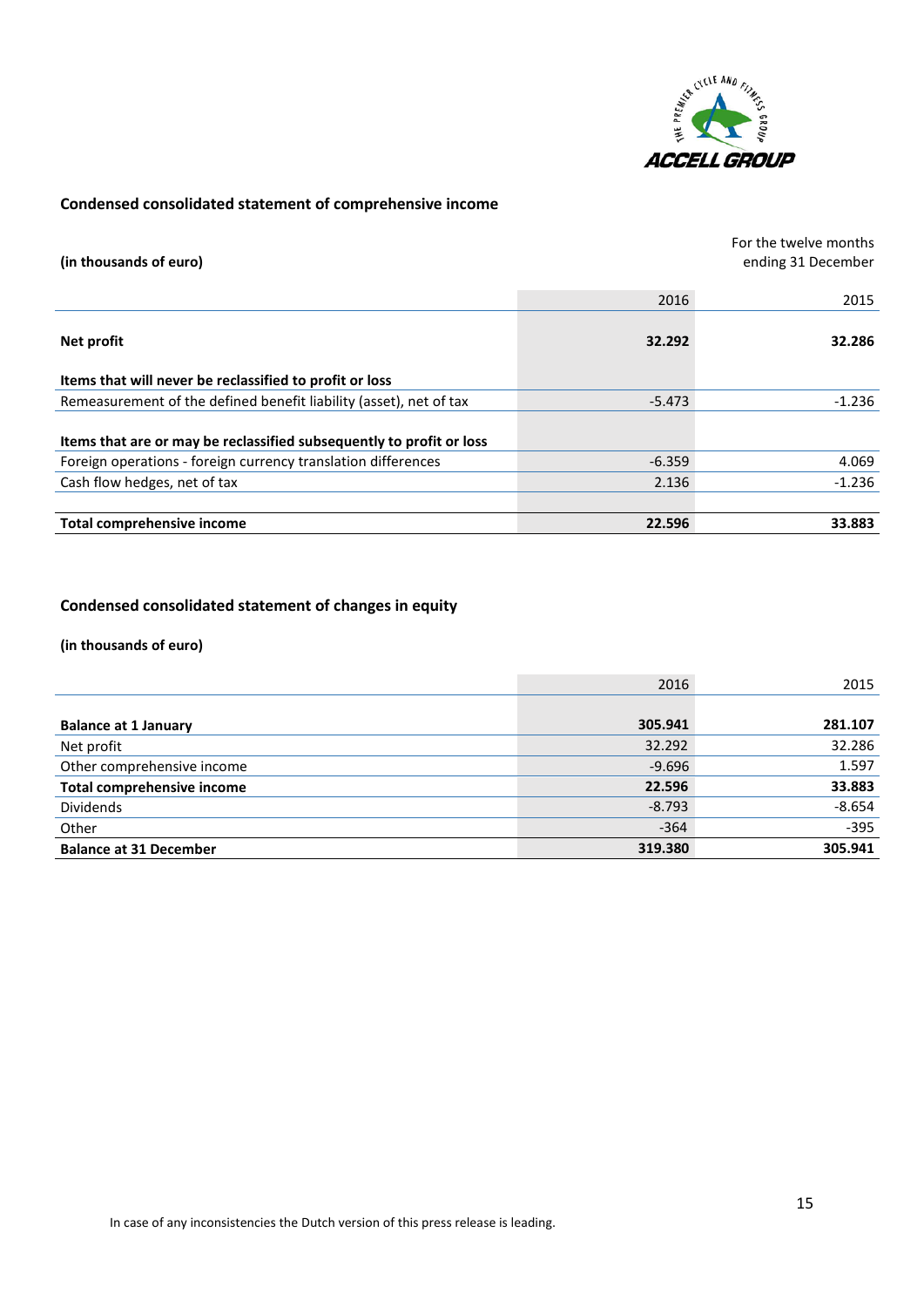

## **Condensed consolidated statement of cash flows**

| (in thousands of euro)<br>ending 31 December<br>2016<br>2015<br>Cash flow from operating activities<br>Profit for the period<br>32.292<br>32.286<br>Adjustments for:<br>- Depreciation and amortisation and impairments<br>10.340<br>10.058<br>- Net finance cost<br>8.273<br>9.073<br>- Income from non-consolidated companies, net of tax<br>$-571$<br>930<br>- Equity-settled share-based payment transactions<br>$-61$<br>239<br>20.403<br>16.245<br>- Tax expense<br>70.676<br>68.831<br>Change in:<br>- Working capital and provisions<br>33.305<br>Cash generated from operating activities<br>103.981<br>566<br>Interest paid<br>$-9.342$<br>$-9.976$<br>Taxes paid<br>$-19.162$<br>$-9.750$<br>$-19.160$<br>Net cash from operating activities<br>75.477<br>Cash flow from investing activities<br>Interest received<br>556<br>707<br>Dividends received<br>218<br>292<br>$-681$<br>Acquisition of a subsidairy, net of cash acquired<br>$-1.819$<br>$-11.226$<br>Acquisition and disposal of fixed assets<br>$-14.309$<br>$-14.216$<br>$-12.046$<br>Net cash used in investing activities<br>Free cash flows <sup>1</sup><br>61.261<br>$-31.206$<br>Cash flow from financing activities<br>Repayment of interest-bearing loans and revolving credit facility<br>36.075<br>$-78.582$<br>Dividends paid<br>$-8.793$<br>$-8.654$<br>Net cash from (used in) financing activities<br>$-87.375$<br>27.421<br>Net increase (decrease) in cash and bank overdrafts<br>$-26.114$<br>$-3.785$<br>Cash and bank overdrafts at 1 January<br>$-13.365$<br>$-10.416$<br>Effect of exchange rate fluctuations on cash and bank overdrafts held<br>999<br>836<br>Cash and bank overdrafts at 31 December 2016<br>$-38.480$<br>$-13.365$ | For the twelve months |  |
|------------------------------------------------------------------------------------------------------------------------------------------------------------------------------------------------------------------------------------------------------------------------------------------------------------------------------------------------------------------------------------------------------------------------------------------------------------------------------------------------------------------------------------------------------------------------------------------------------------------------------------------------------------------------------------------------------------------------------------------------------------------------------------------------------------------------------------------------------------------------------------------------------------------------------------------------------------------------------------------------------------------------------------------------------------------------------------------------------------------------------------------------------------------------------------------------------------------------------------------------------------------------------------------------------------------------------------------------------------------------------------------------------------------------------------------------------------------------------------------------------------------------------------------------------------------------------------------------------------------------------------------------------------------------------------------------------------------------------------|-----------------------|--|
| $-68.265$                                                                                                                                                                                                                                                                                                                                                                                                                                                                                                                                                                                                                                                                                                                                                                                                                                                                                                                                                                                                                                                                                                                                                                                                                                                                                                                                                                                                                                                                                                                                                                                                                                                                                                                          |                       |  |
|                                                                                                                                                                                                                                                                                                                                                                                                                                                                                                                                                                                                                                                                                                                                                                                                                                                                                                                                                                                                                                                                                                                                                                                                                                                                                                                                                                                                                                                                                                                                                                                                                                                                                                                                    |                       |  |
|                                                                                                                                                                                                                                                                                                                                                                                                                                                                                                                                                                                                                                                                                                                                                                                                                                                                                                                                                                                                                                                                                                                                                                                                                                                                                                                                                                                                                                                                                                                                                                                                                                                                                                                                    |                       |  |
|                                                                                                                                                                                                                                                                                                                                                                                                                                                                                                                                                                                                                                                                                                                                                                                                                                                                                                                                                                                                                                                                                                                                                                                                                                                                                                                                                                                                                                                                                                                                                                                                                                                                                                                                    |                       |  |
|                                                                                                                                                                                                                                                                                                                                                                                                                                                                                                                                                                                                                                                                                                                                                                                                                                                                                                                                                                                                                                                                                                                                                                                                                                                                                                                                                                                                                                                                                                                                                                                                                                                                                                                                    |                       |  |
|                                                                                                                                                                                                                                                                                                                                                                                                                                                                                                                                                                                                                                                                                                                                                                                                                                                                                                                                                                                                                                                                                                                                                                                                                                                                                                                                                                                                                                                                                                                                                                                                                                                                                                                                    |                       |  |
|                                                                                                                                                                                                                                                                                                                                                                                                                                                                                                                                                                                                                                                                                                                                                                                                                                                                                                                                                                                                                                                                                                                                                                                                                                                                                                                                                                                                                                                                                                                                                                                                                                                                                                                                    |                       |  |
|                                                                                                                                                                                                                                                                                                                                                                                                                                                                                                                                                                                                                                                                                                                                                                                                                                                                                                                                                                                                                                                                                                                                                                                                                                                                                                                                                                                                                                                                                                                                                                                                                                                                                                                                    |                       |  |
|                                                                                                                                                                                                                                                                                                                                                                                                                                                                                                                                                                                                                                                                                                                                                                                                                                                                                                                                                                                                                                                                                                                                                                                                                                                                                                                                                                                                                                                                                                                                                                                                                                                                                                                                    |                       |  |
|                                                                                                                                                                                                                                                                                                                                                                                                                                                                                                                                                                                                                                                                                                                                                                                                                                                                                                                                                                                                                                                                                                                                                                                                                                                                                                                                                                                                                                                                                                                                                                                                                                                                                                                                    |                       |  |
|                                                                                                                                                                                                                                                                                                                                                                                                                                                                                                                                                                                                                                                                                                                                                                                                                                                                                                                                                                                                                                                                                                                                                                                                                                                                                                                                                                                                                                                                                                                                                                                                                                                                                                                                    |                       |  |
|                                                                                                                                                                                                                                                                                                                                                                                                                                                                                                                                                                                                                                                                                                                                                                                                                                                                                                                                                                                                                                                                                                                                                                                                                                                                                                                                                                                                                                                                                                                                                                                                                                                                                                                                    |                       |  |
|                                                                                                                                                                                                                                                                                                                                                                                                                                                                                                                                                                                                                                                                                                                                                                                                                                                                                                                                                                                                                                                                                                                                                                                                                                                                                                                                                                                                                                                                                                                                                                                                                                                                                                                                    |                       |  |
|                                                                                                                                                                                                                                                                                                                                                                                                                                                                                                                                                                                                                                                                                                                                                                                                                                                                                                                                                                                                                                                                                                                                                                                                                                                                                                                                                                                                                                                                                                                                                                                                                                                                                                                                    |                       |  |
|                                                                                                                                                                                                                                                                                                                                                                                                                                                                                                                                                                                                                                                                                                                                                                                                                                                                                                                                                                                                                                                                                                                                                                                                                                                                                                                                                                                                                                                                                                                                                                                                                                                                                                                                    |                       |  |
|                                                                                                                                                                                                                                                                                                                                                                                                                                                                                                                                                                                                                                                                                                                                                                                                                                                                                                                                                                                                                                                                                                                                                                                                                                                                                                                                                                                                                                                                                                                                                                                                                                                                                                                                    |                       |  |
|                                                                                                                                                                                                                                                                                                                                                                                                                                                                                                                                                                                                                                                                                                                                                                                                                                                                                                                                                                                                                                                                                                                                                                                                                                                                                                                                                                                                                                                                                                                                                                                                                                                                                                                                    |                       |  |
|                                                                                                                                                                                                                                                                                                                                                                                                                                                                                                                                                                                                                                                                                                                                                                                                                                                                                                                                                                                                                                                                                                                                                                                                                                                                                                                                                                                                                                                                                                                                                                                                                                                                                                                                    |                       |  |
|                                                                                                                                                                                                                                                                                                                                                                                                                                                                                                                                                                                                                                                                                                                                                                                                                                                                                                                                                                                                                                                                                                                                                                                                                                                                                                                                                                                                                                                                                                                                                                                                                                                                                                                                    |                       |  |
|                                                                                                                                                                                                                                                                                                                                                                                                                                                                                                                                                                                                                                                                                                                                                                                                                                                                                                                                                                                                                                                                                                                                                                                                                                                                                                                                                                                                                                                                                                                                                                                                                                                                                                                                    |                       |  |
|                                                                                                                                                                                                                                                                                                                                                                                                                                                                                                                                                                                                                                                                                                                                                                                                                                                                                                                                                                                                                                                                                                                                                                                                                                                                                                                                                                                                                                                                                                                                                                                                                                                                                                                                    |                       |  |
|                                                                                                                                                                                                                                                                                                                                                                                                                                                                                                                                                                                                                                                                                                                                                                                                                                                                                                                                                                                                                                                                                                                                                                                                                                                                                                                                                                                                                                                                                                                                                                                                                                                                                                                                    |                       |  |
|                                                                                                                                                                                                                                                                                                                                                                                                                                                                                                                                                                                                                                                                                                                                                                                                                                                                                                                                                                                                                                                                                                                                                                                                                                                                                                                                                                                                                                                                                                                                                                                                                                                                                                                                    |                       |  |
|                                                                                                                                                                                                                                                                                                                                                                                                                                                                                                                                                                                                                                                                                                                                                                                                                                                                                                                                                                                                                                                                                                                                                                                                                                                                                                                                                                                                                                                                                                                                                                                                                                                                                                                                    |                       |  |
|                                                                                                                                                                                                                                                                                                                                                                                                                                                                                                                                                                                                                                                                                                                                                                                                                                                                                                                                                                                                                                                                                                                                                                                                                                                                                                                                                                                                                                                                                                                                                                                                                                                                                                                                    |                       |  |
|                                                                                                                                                                                                                                                                                                                                                                                                                                                                                                                                                                                                                                                                                                                                                                                                                                                                                                                                                                                                                                                                                                                                                                                                                                                                                                                                                                                                                                                                                                                                                                                                                                                                                                                                    |                       |  |
|                                                                                                                                                                                                                                                                                                                                                                                                                                                                                                                                                                                                                                                                                                                                                                                                                                                                                                                                                                                                                                                                                                                                                                                                                                                                                                                                                                                                                                                                                                                                                                                                                                                                                                                                    |                       |  |
|                                                                                                                                                                                                                                                                                                                                                                                                                                                                                                                                                                                                                                                                                                                                                                                                                                                                                                                                                                                                                                                                                                                                                                                                                                                                                                                                                                                                                                                                                                                                                                                                                                                                                                                                    |                       |  |
|                                                                                                                                                                                                                                                                                                                                                                                                                                                                                                                                                                                                                                                                                                                                                                                                                                                                                                                                                                                                                                                                                                                                                                                                                                                                                                                                                                                                                                                                                                                                                                                                                                                                                                                                    |                       |  |
|                                                                                                                                                                                                                                                                                                                                                                                                                                                                                                                                                                                                                                                                                                                                                                                                                                                                                                                                                                                                                                                                                                                                                                                                                                                                                                                                                                                                                                                                                                                                                                                                                                                                                                                                    |                       |  |
|                                                                                                                                                                                                                                                                                                                                                                                                                                                                                                                                                                                                                                                                                                                                                                                                                                                                                                                                                                                                                                                                                                                                                                                                                                                                                                                                                                                                                                                                                                                                                                                                                                                                                                                                    |                       |  |
|                                                                                                                                                                                                                                                                                                                                                                                                                                                                                                                                                                                                                                                                                                                                                                                                                                                                                                                                                                                                                                                                                                                                                                                                                                                                                                                                                                                                                                                                                                                                                                                                                                                                                                                                    |                       |  |
|                                                                                                                                                                                                                                                                                                                                                                                                                                                                                                                                                                                                                                                                                                                                                                                                                                                                                                                                                                                                                                                                                                                                                                                                                                                                                                                                                                                                                                                                                                                                                                                                                                                                                                                                    |                       |  |
|                                                                                                                                                                                                                                                                                                                                                                                                                                                                                                                                                                                                                                                                                                                                                                                                                                                                                                                                                                                                                                                                                                                                                                                                                                                                                                                                                                                                                                                                                                                                                                                                                                                                                                                                    |                       |  |
|                                                                                                                                                                                                                                                                                                                                                                                                                                                                                                                                                                                                                                                                                                                                                                                                                                                                                                                                                                                                                                                                                                                                                                                                                                                                                                                                                                                                                                                                                                                                                                                                                                                                                                                                    |                       |  |

(1) Free cash flows is defined as the balance of net cash flows from operating activities and net net cash used in investment activities